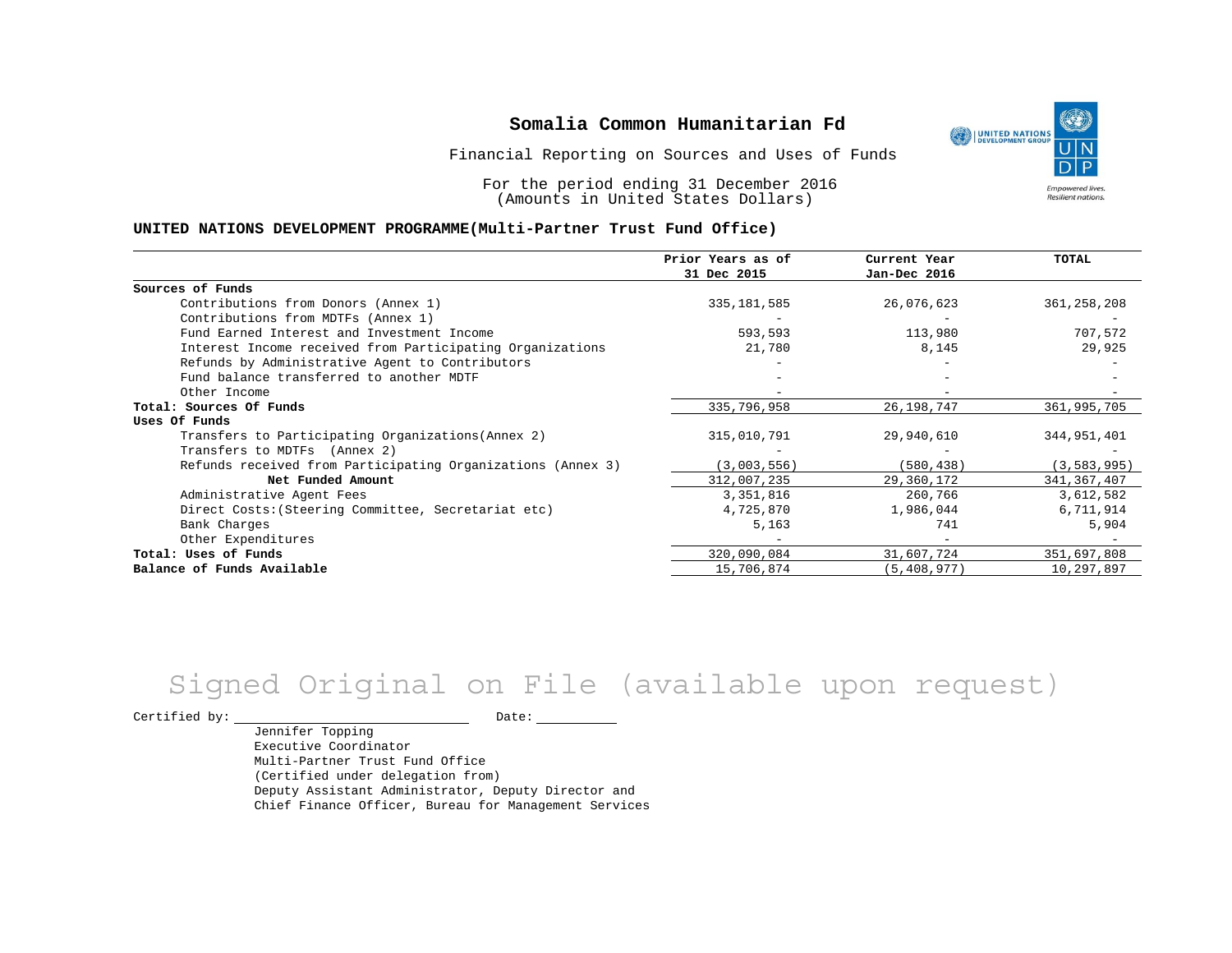

## Financial Reporting on Sources and Uses of Funds

For the period ending 31 December 2016 (Amounts in United States Dollars)

### **UNITED NATIONS DEVELOPMENT PROGRAMME(Multi-Partner Trust Fund Office)**

#### **Annex - 1: Contributions**

|                                | Prior Years as of | Current Year | TOTAL         |
|--------------------------------|-------------------|--------------|---------------|
|                                | 31 Dec 2015       | Jan-Dec 2016 |               |
| From Contributors              |                   |              |               |
| African Union                  | 2,000,000         |              | 2,000,000     |
| Australian Agency for Int'l De | 15,942,500        |              | 15,942,500    |
| DEPARTMENT FOR INT'L DEVELOPME | 111,248,023       | 6,321,500    | 117,569,523   |
| GOVERNMENT OF AUSTRALIA        | 7,978,500         | 1,492,000    | 9,470,500     |
| GOVERNMENT OF AZERBAIJAN       | 100,000           |              | 100,000       |
| GOVERNMENT OF DENMARK          | 36,955,508        | 2,607,109    | 39,562,617    |
| GOVERNMENT OF FINLAND          | 15,174,600        |              | 15,174,600    |
| GOVERNMENT OF GERMANY          | 6,743,200         | 2,245,800    | 8,989,000     |
| GOVERNMENT OF GUYANA           | 75,000            |              | 75,000        |
| GOVERNMENT OF ITALY            | 2,618,000         |              | 2,618,000     |
| GOVERNMENT OF NETHERLANDS      | 39,073,557        | 1,115,200    | 40,188,757    |
| GOVERNMENT OF NORWAY           | 20,833,835        |              | 20,833,835    |
| GOVERNMENT OF POLAND           | 297,921           |              | 297,921       |
| IRISH AID                      | 20,884,150        | 3,278,970    | 24, 163, 120  |
| PRIVATE SECTOR                 | 10,000            |              | 10,000        |
| SWEDISH INT'L DEVELOPMENT COOP | 45,219,089        | 7,506,230    | 52,725,319    |
| SWISS AGY FOR DEVELOPMENT & CO | 10,027,703        | 1,509,814    | 11,537,517    |
| Total: Contributions           | 335, 181, 585     | 26,076,623   | 361, 258, 208 |

Signed Original on File (available upon request)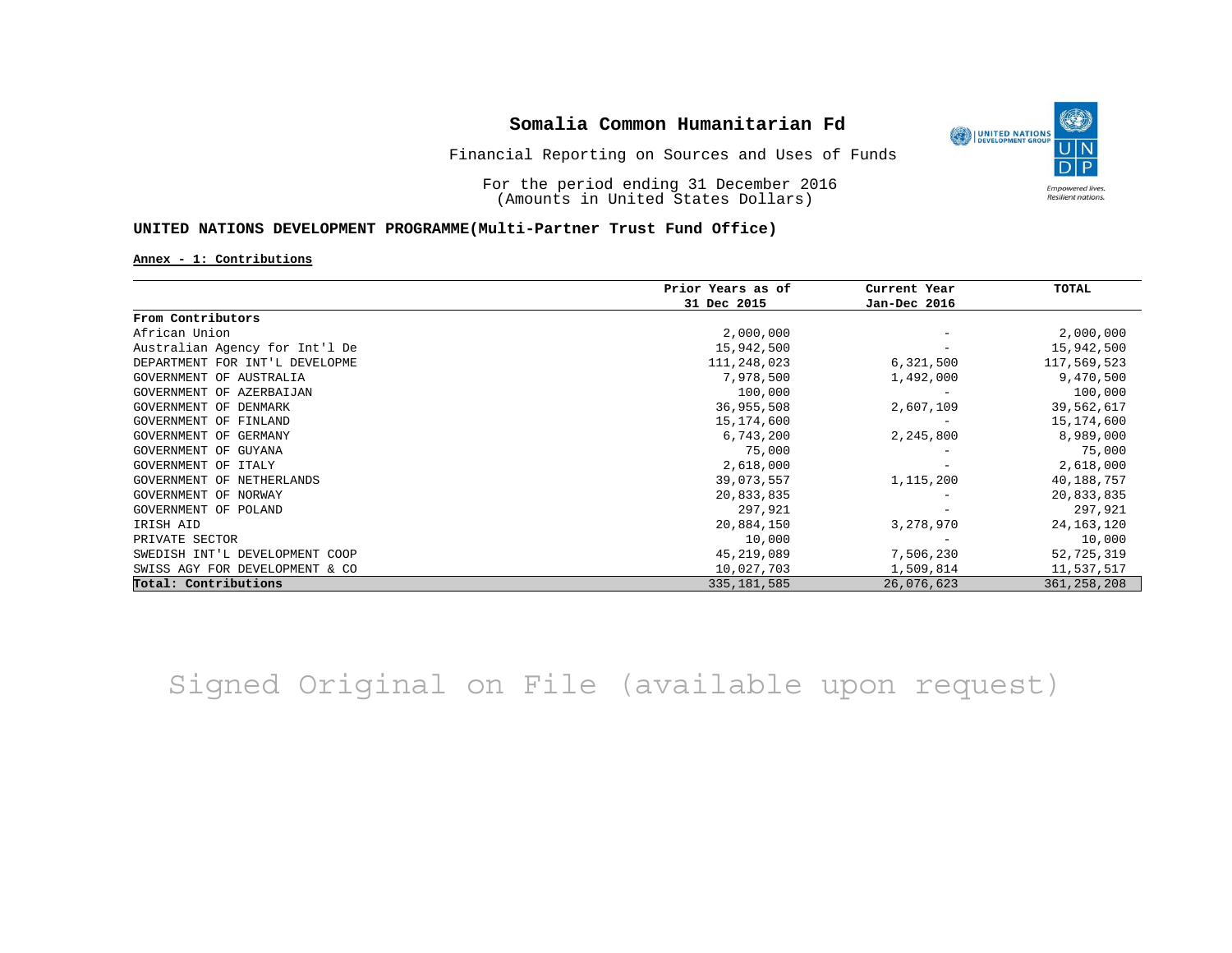

For the period ending 31 December 2016 (Amounts in United States Dollars)

### **UNITED NATIONS DEVELOPMENT PROGRAMME(Multi-Partner Trust Fund Office)**

**Annex - 2: Transfers**

|                                | Prior Years as of | Current Year      | TOTAL       |
|--------------------------------|-------------------|-------------------|-------------|
|                                | 31 Dec 2015       | Jan-Dec 2016      |             |
| To Participating Organizations |                   |                   |             |
| FAO                            | 17,090,902        | 1,300,000         | 18,390,902  |
| IOM                            | 4,623,117         | 1,619,965         | 6,243,082   |
| NGO/OCHA                       | 204, 302, 343     | 21,539,132        | 225,841,475 |
| OCHA                           | 769,014           |                   | 769,014     |
| UNDP                           | 4,507,463         | 250,000           | 4,757,463   |
| UNFPA                          | 4,736,187         | 364,396           | 5,100,583   |
| UNHABITAT                      | 854,224           | $\qquad \qquad -$ | 854,224     |
| UNHCR                          | 7,318,420         | 900,491           | 8,218,911   |
| UNICEF                         | 30, 179, 281      | 800,000           | 30,979,281  |
| UNOPS                          | 2,618,948         | 366,624           | 2,985,573   |
| WFP                            | 27, 223, 637      | 2,800,002         | 30,023,640  |
| WHO                            | 10,787,253        |                   | 10,787,253  |
| Total Transfers                | 315,010,791       | 29,940,610        | 344,951,401 |

## Signed Original on File (available upon request)